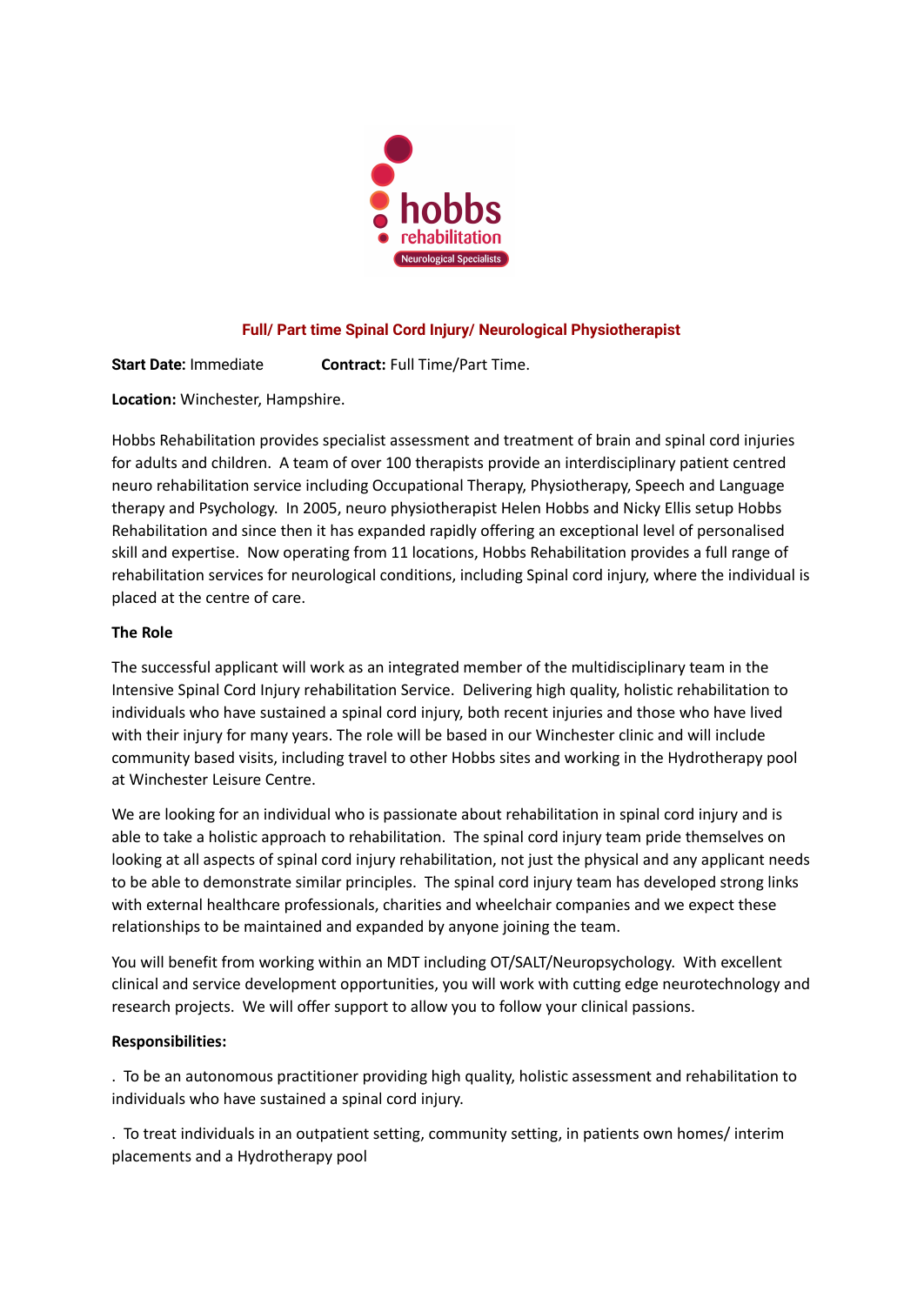. To plan and attend MDT meetings with case managers and external healthcare professionals and providers.

. To use neurotechnology as an adjunct to treatment where appropriate and using evidence based practise and clear clinical reasoning to explain the benefits of its use

. To have a clear understanding of the complexity of spinal cord injury and a holistic approach to treatment and rehabilitation.

### **The Person:**

#### **Essential Skills and Experience:**

. Experience in neurological rehabilitation with a special interest in spinal cord injury and experience of working with individuals with a spinal cord injury

- . An understanding of the complexity of a spinal cord injury
- . Experience of working in a multi disciplinary team
- . Minimum 5 years experience with at least 2 years working within neurological speciality
- . Experience of working in a Hydrotherapy pool with complex neurological injuries
- . Excellent communication skills and ability to work as part of a team
- . Excellent organisational skills
- . Ability to be a flexible worker to meet the demands of the service
- . Full drivers licence

#### **Desirable experience**

- . Experience of working with wheelchair users and postural/ seating management
- . Foundation level Aquatic Physiotherapy Qualification
- . Experience of working with neurotechnology for example FES

### **Essential Qualifications**

- . Recognised Physiotherapy degree qualification
- . HCPC registration
- . Member of the Chartered Society of Physiotherapy

### **We Offer:**

. A supportive, friendly and experienced clinical team who are passionate about rehabilitation.

. Development of clinical skills through 1.1 and group supervision, training and networking opportunities across the company including support to access external training and CPD events

. Development of CPD through an extensive programme of internal CPD activities, in-service training and service development projects

. A strong rehabilitation research culture within the company